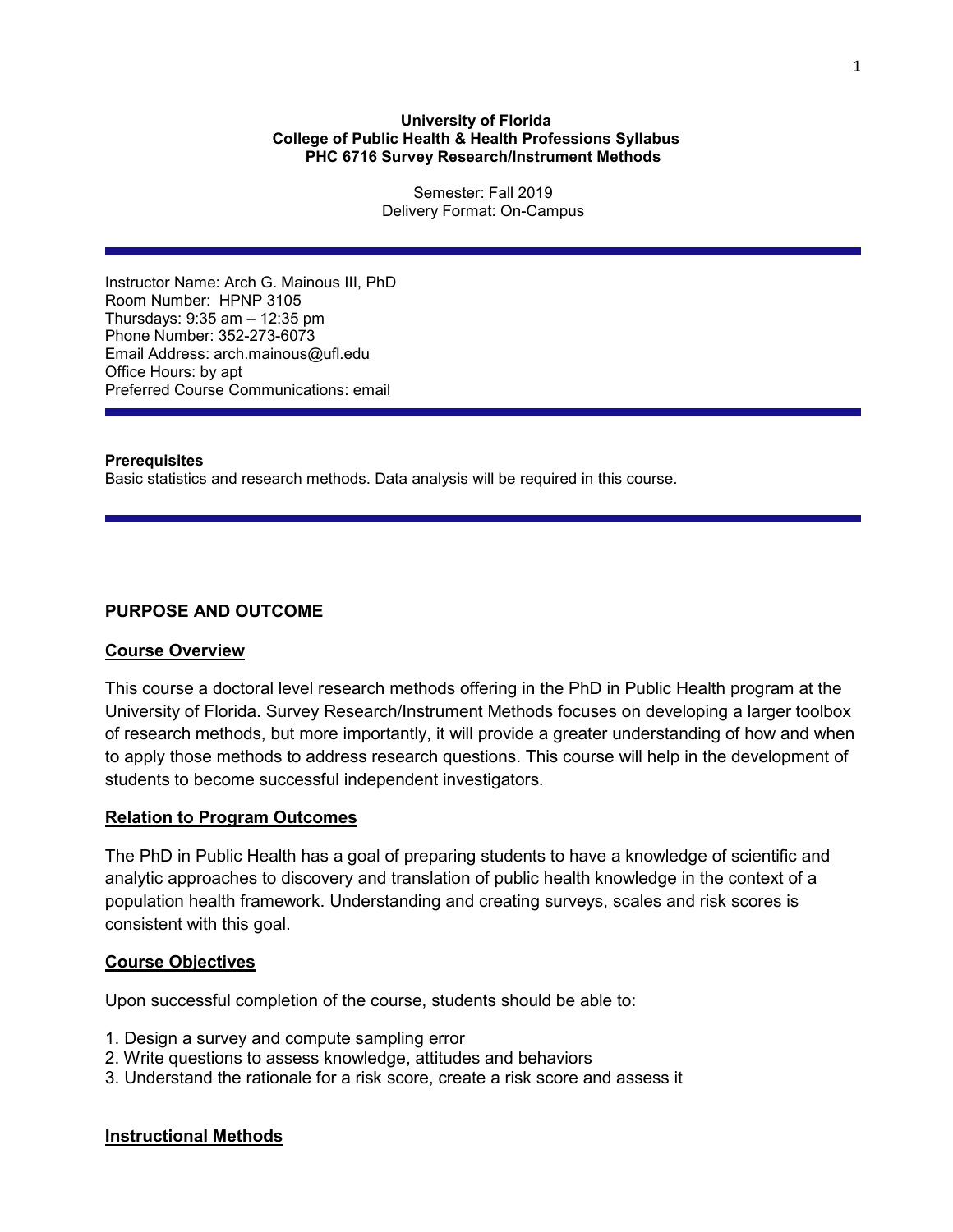Assigned reading, outside reading and class projects.

#### *What is expected of you?*

You are expected to actively engage in the course throughout the semester. You must come to class prepared. Class discussions will include everyone. Your participation in class discussion and group projects fosters a rich course experience for you and your peers that facilitates overall mastery of the course objectives.

## **Strategy to meet the course objectives**

Assessment of the degree to which course objectives and competencies are achieved will be by means of

- One exam
- Class presentations and affiliated papers
- Class attendance, preparation, and participation

# **DESCRIPTION OF COURSE CONTENT**

#### **Topical Outline/Course Schedule**

| Week          | Date(s)      | Topic(s)                                        |
|---------------|--------------|-------------------------------------------------|
|               | August 22    | Introduction/Syllabus/Experience                |
| 2             | August 29    | Utility and Application of Questionnaires       |
| 3             | September 5  | <b>Survey Design and Sampling Frames</b>        |
| 4             | September 12 | Sampling Error and Sample Size                  |
| 5             | September 19 | <b>Question Writing</b>                         |
| 6             | September 26 | Scale and Measure Creation                      |
| 7             | October 3    | <b>Factor Analysis and Principal Components</b> |
| 8             | October 10   | <b>Class Presentations</b>                      |
| 9             | October 17   | Introduction to Risk Scores (past student       |
|               |              | presentations)                                  |
| 10            | October 24   | <b>Creation of Risk Scores</b>                  |
| 11            | October 31   | <b>Validation of Risk Scores</b>                |
| 12            | November 7   | Small Group Work                                |
| 13            | November 14  | <b>Class Presentations</b>                      |
| 14            | November 22  | Potpourri and review                            |
| 15            | November 28  | Thanksgiving                                    |
| 16            | December 5   | <b>Reading Day</b>                              |
| <b>Finals</b> |              | <b>Final Exam</b>                               |
| Week          |              |                                                 |

The topical outline may vary based on the progress of the class in grasping concepts.

# **Course Materials**

Readings will be assigned. This class will include student analyses of data sets with SAS.

Books that are required are: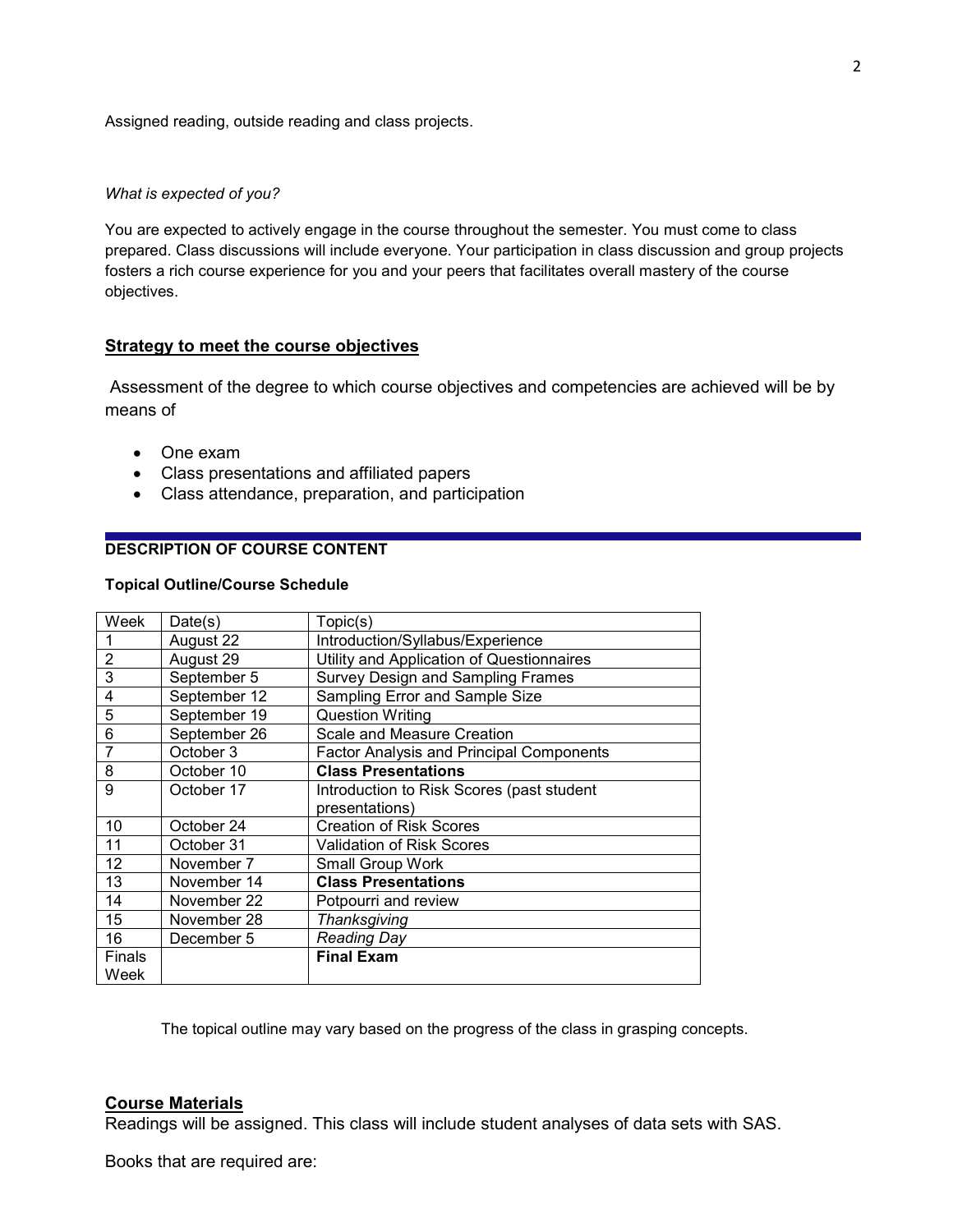Floyd J. Fowler. Survey Research Methods (Applied Social Research Methods). 5th Edition, 2013. SAGE Publications

Robert F. Devellis. Scale Development: Theory and Applications (Applied Social Research Methods). 3rd Edition, 2011. SAGE Publications

Books that are optional are:

David Streiner, Geoffrey Norman, John Cairney. Health Measurement Scales: A Practical Guide to Their Development and Use. 5th Edition, 2015.Oxford University Press

Lu Ann Aday, Llewellyn J. Cornelius. Designing and Conducting Health Surveys. 3<sup>rd</sup> Edition, 2006. Jossey Bass.

# **ACADEMIC REQUIREMENTS AND GRADING**

# **Grading**

# **Grading Components**

*Exams (50%)*

There will be a final exam.

*Presentations/Written Analysis (50%)*

*Late papers will not be accepted*.

Point system used (i.e., how do course points translate into letter grades).

| <b>Points</b><br>earned | $93 -$<br>100 | $90-$<br>92 | $87 -$<br>89 | 83-<br>86 | 80-<br>82 | 77<br>$\prime$ -<br>79 | 70<br>76        | 70-<br>72 | $67 -$<br>69 | 63-<br>66 | 60-<br>62 | <b>Below</b><br>60 |
|-------------------------|---------------|-------------|--------------|-----------|-----------|------------------------|-----------------|-----------|--------------|-----------|-----------|--------------------|
| Letter<br>Grade         | A             | $H^-$       | B+           | B         | D<br>D-   | $\sim$<br>◡            | $\sqrt{ }$<br>◡ | $\sim$    | <u>یں</u>    | ┕         | ∍<br>− ∪− | -                  |

Please be aware that a C- is not an acceptable grade for graduate students. In addition, a grade of C counts toward a graduate degree only if an equal number of credits in courses numbered 5000 or higher have been earned with an A.

| ∟etter | <br>- | д. | --<br>_ |  | --<br>. . | $\overline{ }$<br>$\cdot$ |  | . <b>.</b> . | . .<br>. .<br> | . . | U- | $\frac{1}{2} \left( \frac{1}{2} \right) \left( \frac{1}{2} \right) \left( \frac{1}{2} \right) \left( \frac{1}{2} \right) \left( \frac{1}{2} \right) \left( \frac{1}{2} \right) \left( \frac{1}{2} \right) \left( \frac{1}{2} \right) \left( \frac{1}{2} \right) \left( \frac{1}{2} \right) \left( \frac{1}{2} \right) \left( \frac{1}{2} \right) \left( \frac{1}{2} \right) \left( \frac{1}{2} \right) \left( \frac{1}{2} \right) \left( \frac{1}{2} \right) \left( \frac$ | <b>WF</b> |  | NG |  |
|--------|-------|----|---------|--|-----------|---------------------------|--|--------------|----------------|-----|----|----------------------------------------------------------------------------------------------------------------------------------------------------------------------------------------------------------------------------------------------------------------------------------------------------------------------------------------------------------------------------------------------------------------------------------------------------------------------------|-----------|--|----|--|
|--------|-------|----|---------|--|-----------|---------------------------|--|--------------|----------------|-----|----|----------------------------------------------------------------------------------------------------------------------------------------------------------------------------------------------------------------------------------------------------------------------------------------------------------------------------------------------------------------------------------------------------------------------------------------------------------------------------|-----------|--|----|--|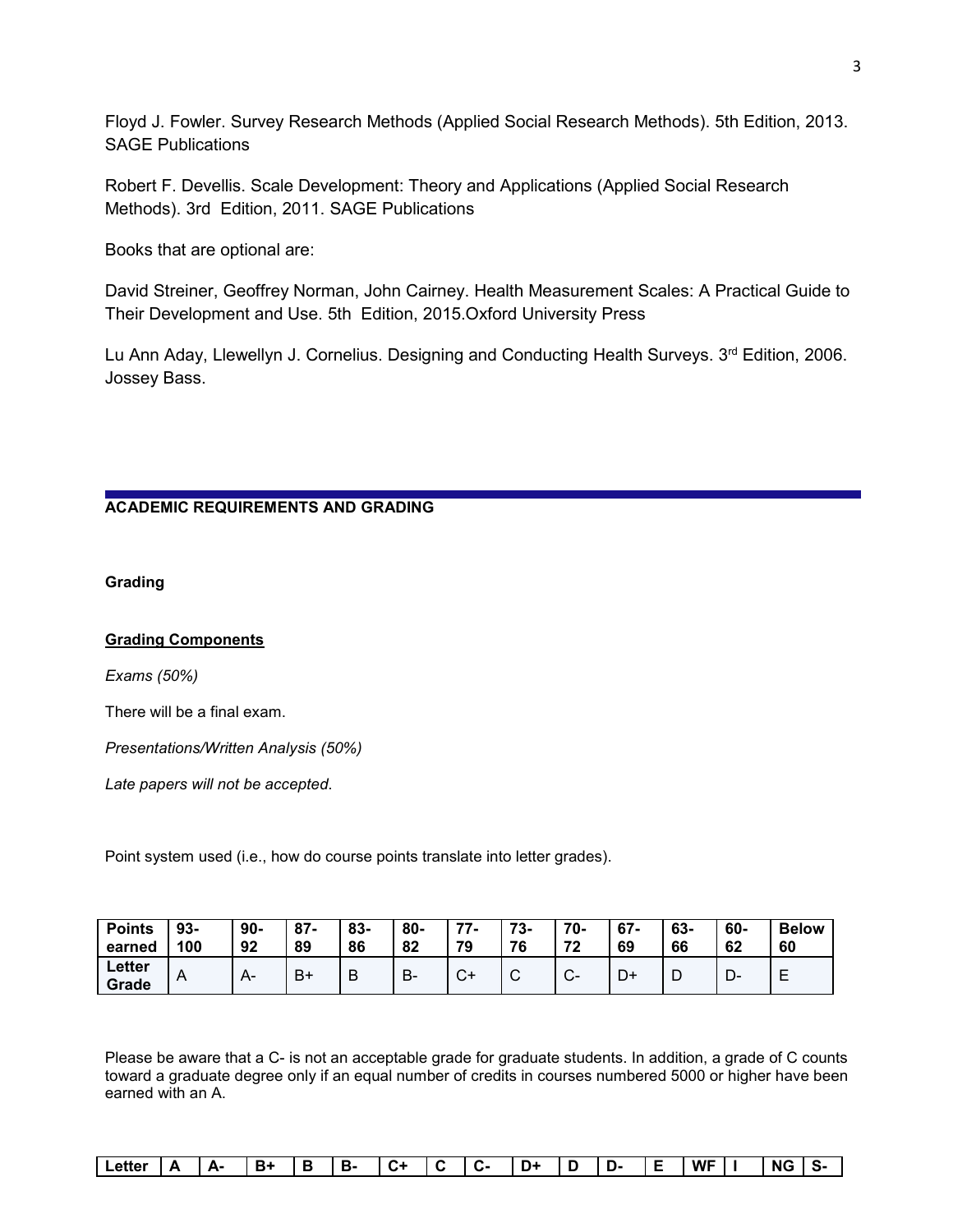| Grade         |     |      |      |     |      |      |     |     |     |    |      |     |     |     |     | u   |
|---------------|-----|------|------|-----|------|------|-----|-----|-----|----|------|-----|-----|-----|-----|-----|
| Grade         | 4.0 | 3.67 | 3.33 | 3.0 | 2.67 | 2.33 | 2.0 | .67 | .33 | .0 | 0.67 | 0.0 | 0.0 | 0.0 | 0.0 | 0.0 |
| <b>Points</b> |     |      |      |     |      |      |     |     |     |    |      |     |     |     |     |     |

For greater detail on the meaning of letter grades and university policies related to them, see the Registrar's Grade Policy regulations at:

<http://catalog.ufl.edu/ugrad/current/regulations/info/grades.aspx>

## **Exam Policy**

Exams will be delivered in the assigned time. Communication of issues is expected at least two weeks prior.

## **Policy Related to Make up Exams or Other Work**

Make up work is at the discretion of the instructor and will only be offered under valid conditions and with advance coordination with the instructor.

## **Policy Related to Required Class Attendance**

It is expected that you will attend, prepare for, and participate in all class sessions. Personal issues with respect to class attendance or fulfillment of course requirements will be handled on an individual basis and should be addressed as soon as possible.

Please note all faculty are bound by the UF policy for excused absences. For information regarding the UF Attendance Policy see the Registrar website for additional details: <https://catalog.ufl.edu/ugrad/current/regulations/info/attendance.aspx>

Excused absences must be consistent with university policies in the Graduate Catalog [\(http://gradcatalog.ufl.edu/content.php?catoid=10&navoid=2020#attendance\)](http://gradcatalog.ufl.edu/content.php?catoid=10&navoid=2020#attendance) and require appropriate documentation. Additional information can be found here: <https://catalog.ufl.edu/ugrad/current/regulations/info/attendance.aspx>

# **STUDENT EXPECTATIONS, ROLES, AND OPPORTUNITIES FOR INPUT**

#### **Expectations Regarding Course Behavior**

Cell phone use is not permitted in class. Some use of tablets or laptops may be appropriate, but is generally discouraged.

#### **Communication Guidelines**

Students will be expected to communicate with the instructor via official ufl email address. In the case of emergency, direct phone contact either via call or text is appropriate.

#### **Academic Integrity**

Students are expected to act in accordance with the University of Florida policy on academic integrity. As a student at the University of Florida, you have committed yourself to uphold the Honor Code, which includes the following pledge:

#### "**We, the members of the University of Florida community, pledge to hold ourselves and our peers to the highest standards of honesty and integrity**."

You are expected to exhibit behavior consistent with this commitment to the UF academic community, and on all work submitted for credit at the University of Florida, the following pledge is either required or implied:

#### **"On my honor, I have neither given nor received unauthorized aid in doing this assignment."**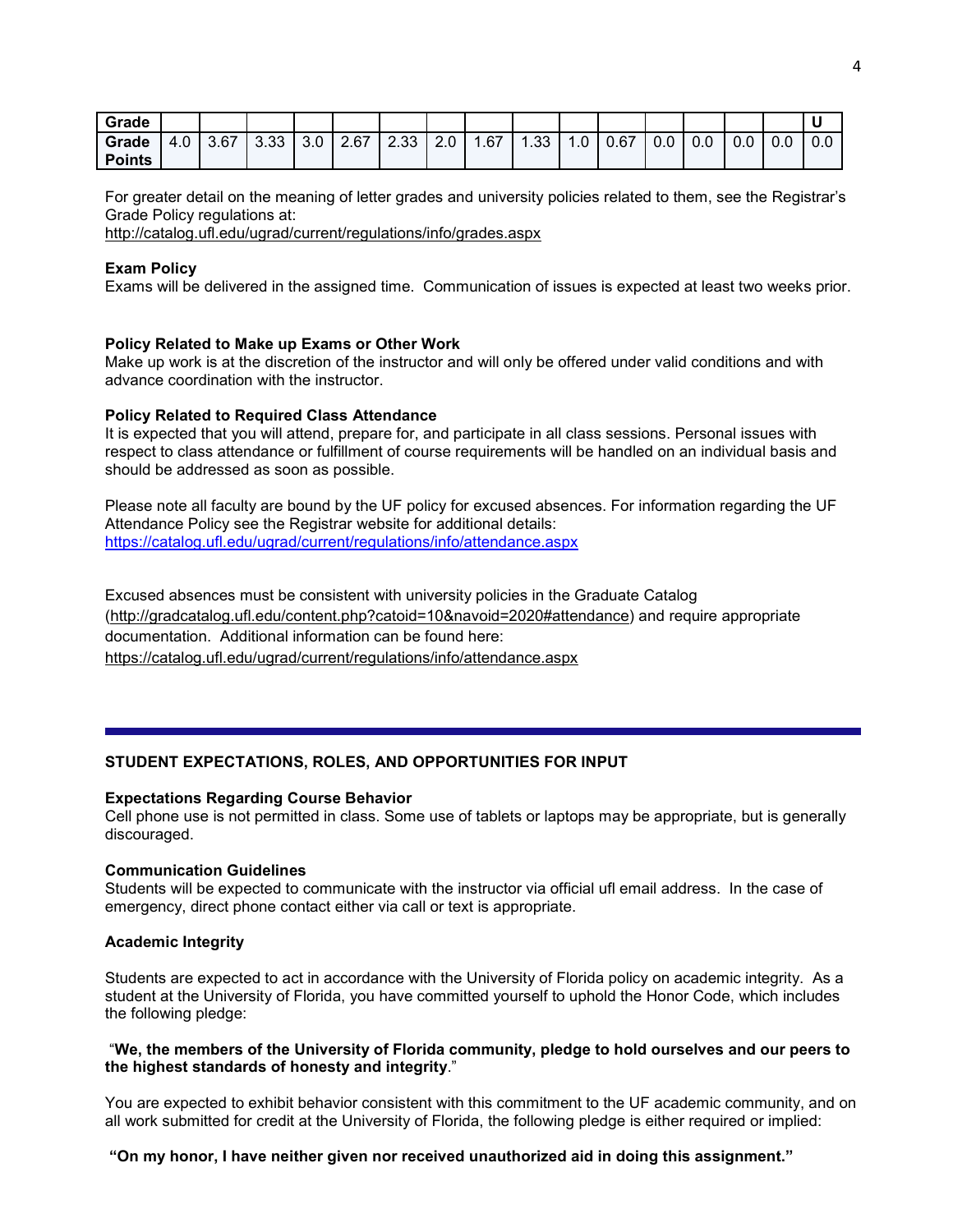It is your individual responsibility to know and comply with all university policies and procedures regarding academic integrity and the Student Honor Code. Violations of the Honor Code at the University of Florida will not be tolerated. Violations will be reported to the Dean of Students Office for consideration of disciplinary action. For additional information regarding Academic Integrity, please see Student Conduct and Honor Code or the Graduate Student Website for additional details:

<https://www.dso.ufl.edu/sccr/process/student-conduct-honor-code/>

<http://gradschool.ufl.edu/students/introduction.html>

Please remember cheating, lying, misrepresentation, or plagiarism in any form is unacceptable and inexcusable behavior.

# **Online Faculty Course Evaluation Process**

Students are expected to provide feedback on the quality of instruction in this course by completing online evaluations at [https://evaluations.ufl.edu.](https://evaluations.ufl.edu/) Evaluations are typically open during the last two or three weeks of the semester, but students will be given specific times when they are open. Summary results of these assessments are available to students at [https://evaluations.ufl.edu/results/.](https://evaluations.ufl.edu/results/)

## **Policy Related to Guests Attending Class:**

Only registered students are permitted to attend class. However, we recognize that students who are caretakers may face occasional unexpected challenges creating attendance barriers. Therefore, by exception, a department chair or his or her designee (e.g., instructors) may grant a student permission to bring a guest(s) for a total of two class sessions per semester. This is two sessions total across all courses. No further extensions will be granted. Please note that guests are **not** permitted to attend either cadaver or wet labs. Students are responsible for course material regardless of attendance. For additional information, please review the Classroom Guests of Students policy in its entirety. Link to full policy: <http://facstaff.phhp.ufl.edu/services/resourceguide/getstarted.htm>

#### **SUPPORT SERVICES**

#### **Accommodations for Students with Disabilities**

If you require classroom accommodation because of a disability, it is strongly recommended you register with the Dean of Students Office [http://www.dso.ufl.edu](http://www.dso.ufl.edu/) within the first week of class or as soon as you believe you might be eligible for accommodations. The Dean of Students Office will provide documentation of accommodations to you, which you must then give to me as the instructor of the course to receive accommodations. Please do this as soon as possible after you receive the letter. Students with disabilities should follow this procedure as early as possible in the semester. The College is committed to providing reasonable accommodations to assist students in their coursework.

#### **Counseling and Student Health**

Students sometimes experience stress from academic expectations and/or personal and interpersonal issues that may interfere with their academic performance. If you find yourself facing issues that have the potential to or are already negatively affecting your coursework, you are encouraged to talk with an instructor and/or seek help through University resources available to you.

- The Counseling and Wellness Center 352-392-1575 offers a variety of support services such as psychological assessment and intervention and assistance for math and test anxiety. Visit their web site for more information: [http://www.counseling.ufl.edu.](http://www.counseling.ufl.edu/) On line and in person assistance is available.
- You Matter We Care website: [http://www.umatter.ufl.edu/.](http://www.umatter.ufl.edu/) If you are feeling overwhelmed or stressed, you can reach out for help through the You Matter We Care website, which is staffed by Dean of Students and Counseling Center personnel.
- The Student Health Care Center at Shands is a satellite clinic of the main Student Health Care Center located on Fletcher Drive on campus. Student Health at Shands offers a variety of clinical services. The clinic is located on the second floor of the Dental Tower in the Health Science Center. For more information, contact the clinic at 392-0627 or check out the web site at: <https://shcc.ufl.edu/>
- Crisis intervention is always available 24/7 from: